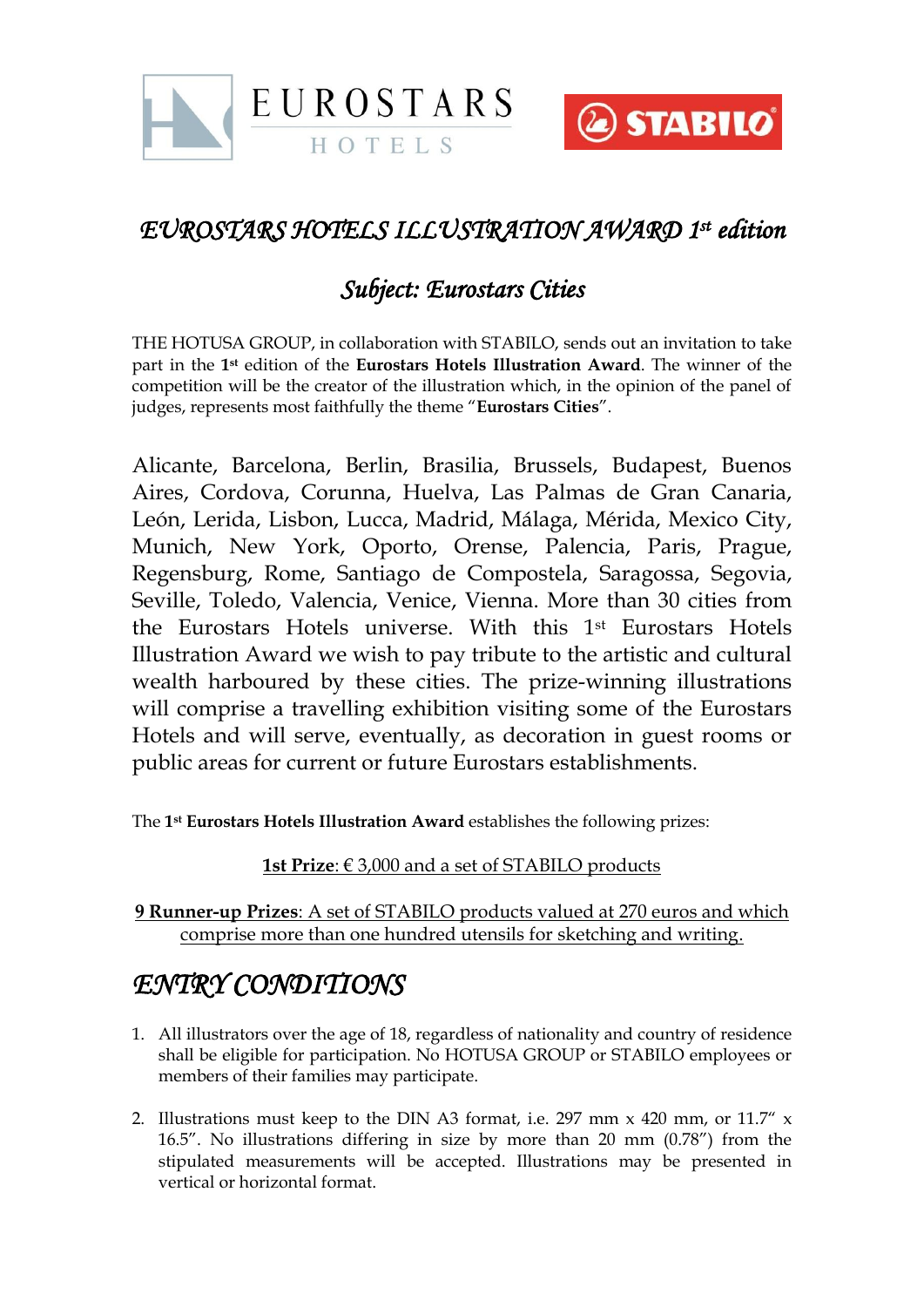- 3. The weight of the paper bearing the illustration shall not be less than 200 g/m2.
- 4. All entries must be signed exclusively on the back, in order to maintain their anonymity for the judges.
- 5. Illustrations may not make any reference to any brand names.
- 6. The winning illustrations will be used for the purpose of decorating rooms and common areas of the establishments run by Hotusa Group. Additionally, Hotusa Group reserves the right to use the prize-winning illustrations for an exhibition which will travel to some of the Eurostars Hotels.
- 7. Each participant may present a maximum of three, unpublished illustrations, none of which have ever received a prize in any other event.
- 8. Illustrations may not be presented with *passepartout* surrounds or mounted on cardboard, although it is recommendable to have them sent them with some rigid protection. The organization will exert all efforts to care for all works received, but shall not be held responsible for losses, theft, damage or any other act beyond its control which might occur during transit or while in deposit. Any insurance taken by participants to cover such accidents shall be at the expense of each participant.
- 9. The panel of judges shall comprise a representative from the Hotusa Group, a representative from Stabilo and three persons from the world of art and drawing, whose names will be publicly announced at the time the list of prize-winners is revealed. During the deliberation sessions prior to the ruling, the panel of judges will not know the identity of the participants.
- 10. Illustrations must be mailed to the Hotusa Group headquarters. No images in transparency form, laser photocopy or computerised supports will be accepted.

Participants must send their entries to:

**Hotusa – Culture Department Ref. Premio Ilustración c/ Princesa, 58 Pral. 08003 Barcelona Spain.**

- 11. Participants must enclose a sheet containing the following data:
	- Full name Address Phone number E-mail Nationality Title of the illustration (optional)

As soon as they are received, all entries will be duly coded in order to guarantee the authorship of the works.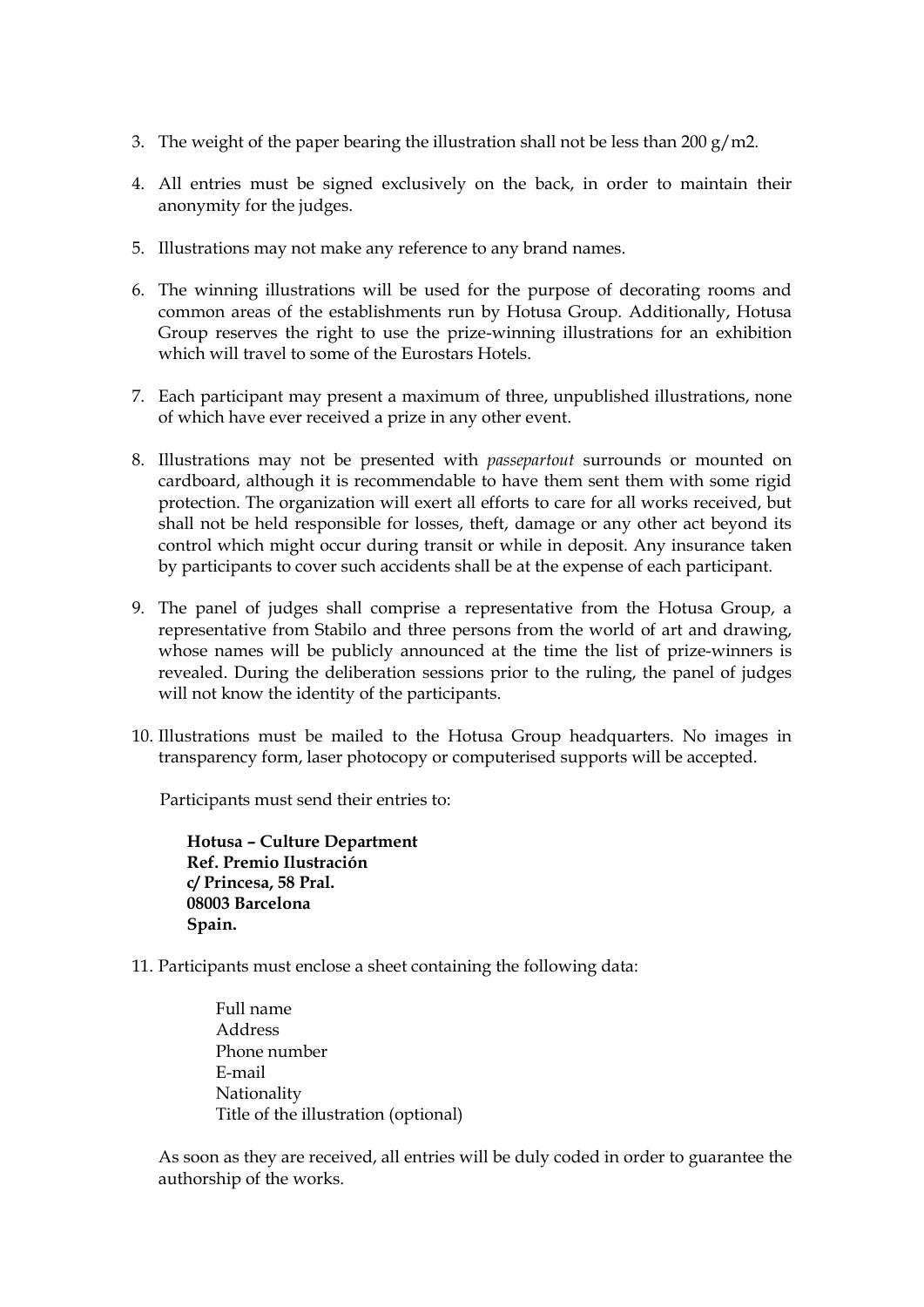The personal data supplied to HOTUSA GROUP by participants for their entry in this competition will be recorded in the data files belonging to HOTUSA HOTELS for the purpose of running this competition, sending out information concerning future competitions or editions, plus publication of the winners on-line or in any other form of advertising, promotion or publication for commercial or informative purposes in relation to this competition.

These files will have the requisite technical and human protection measures provided by current law. Any persons may exercise, free of charge, their rights of access, alteration, opposition or cancellation regarding their personal data by means of recorded delivery or similar, addressed as stated in the previous paragraph.

- 12. The deadline for reception of entries shall be **Friday, 26 October 2012**.
- 13. The results of the panel's decision will be communicated personally to each winner via e-mail or regular mail and will be published on the Eurostars Hotels website, [www.eurostarshotels.com](http://www.eurostarshotels.com/) and on the corporate blog [\(http://blog.eurostarshotels.com\)](http://blog.eurostarshotels.com/) during the month of **November 2012.**
- 14. Following public announcement of the prizes, Hotusa, under no circumstances whatsoever, shall return any prize-winning illustration to its author. However, illustrations which have not received any prize may be collected at the Hotusa headquarters in Barcelona during a 60-day period as from publication of the prizewinning entries. Any entries remaining uncollected after that date will be destroyed.
- 15. It is understood that the participants, as authors of the works presented are the title-holders of the intellectual property pertaining to the works entered by them for the competition and that they have not assigned the rights to any third parties.

Participants shall expressly grant to Hotusa, should they be named prize-winners, the transferable intellectual property rights in their works, in particular those rights concerning reproduction, distribution, public announcement and transformation, for the maximum period permitted by law, worldwide.

The winner of the first prize and the runners up expressly grant to Hotusa and Stabilo the rights of reproduction and public communication of the images, authorising adaptation of the works selected. Similarly, they exclusively grant the use of the said works as decoration and images for the hotels which are owned or managed by Hotusa or by companies in which Hotusa has shares. Likewise, they authorise the publication and circulation of their works in the various written or audio-visual media, for the purpose of divulging the prize or with the aim of promoting future editions of the competition. The grant of such rights is understood as having been effected by all concerned for the maximum period permitted by law. All disclosures shall include the names of the authors.

- 16. Prizes shall be subject to withholding of the corresponding income tax (IRPF), as per the applicable norms. Any tax on the winning of a prize shall be borne by the prize-winner.
- 17. Participants acknowledge that the panel's decision shall be final and especially renounce any possible legal or extrajudicial action.